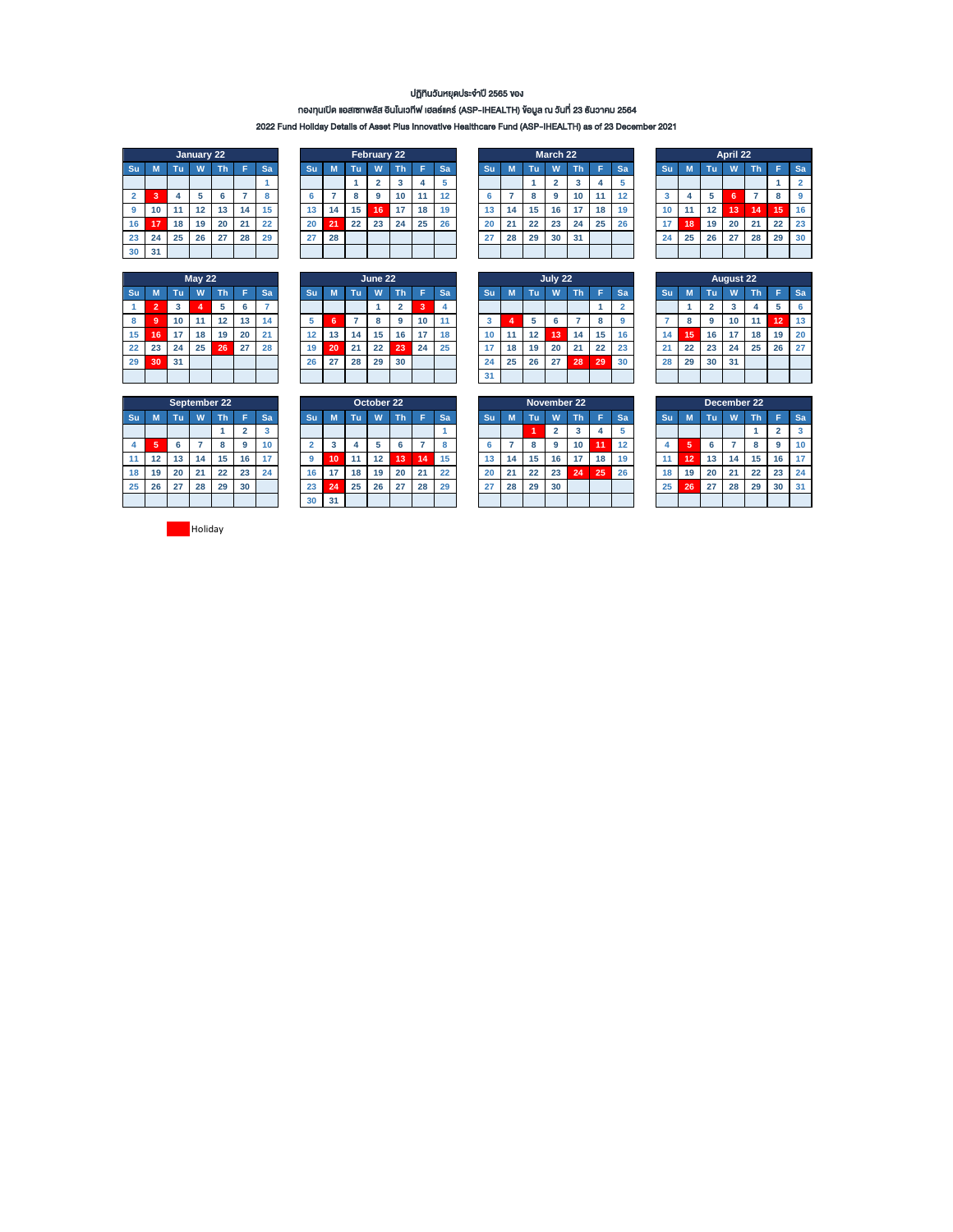## ปฏิทินวันหยุดประจำปี 2565 ของ

## กองทุนเปิด แอสเซทพลัส อินโนเวทีฟ เฮลธ์แคร์ (ASP-IHEALTH) ข้อมูล ณ วันที่ 23 ธันวำคม 2564

#### 2022 Fund Holiday Details of Asset Plus Innovative Healthcare Fund (ASP-IHEALTH) as of 23 December 2021

| ศารางวันหยุดทำรายการ        |                |                          |                          |                                     |                           |                     |  |  |  |  |
|-----------------------------|----------------|--------------------------|--------------------------|-------------------------------------|---------------------------|---------------------|--|--|--|--|
| <b>Fund Holiday Details</b> |                |                          |                          |                                     |                           |                     |  |  |  |  |
|                             |                |                          |                          | Credit Suisse Global Digital Health | Janus Henderson Horizon   |                     |  |  |  |  |
| <b>Sun/Date</b>             | <b>วัน/Dav</b> | Inu/Thailand             | ansy4/US                 | <b>Equity Fund</b>                  | <b>Biotechnology Fund</b> | Rosult              |  |  |  |  |
| 03-01-2022                  | Monday         | No Settlement/No Trading |                          |                                     |                           | <b>Fund Hollday</b> |  |  |  |  |
| 17-01-2022                  | Monday         |                          | No Settlement/No Trading | x                                   |                           | <b>Fund Holiday</b> |  |  |  |  |
| 16-02-2022                  | Wednesday      | No Settlement/No Trading |                          |                                     |                           | <b>Fund Holiday</b> |  |  |  |  |
| 21-02-2022                  | Monday         |                          | No Settlement/No Trading | $\pmb{\mathsf{x}}$                  |                           | <b>Fund Holiday</b> |  |  |  |  |
| 06-04-2022                  | Wednesday      | No Settlement/No Trading |                          |                                     |                           | <b>Fund Holiday</b> |  |  |  |  |
| 13-04-2022                  | Wednesday      | No Settlement/No Trading |                          |                                     |                           | <b>Fund Holiday</b> |  |  |  |  |
| 14-04-2022                  | Thursday       | No Settlement/No Trading |                          |                                     |                           | <b>Fund Holiday</b> |  |  |  |  |
| 15-04-2022                  | Friday         | No Settlement/No Trading | No Settlement/No Trading | $\pmb{\times}$                      | $\pmb{\times}$            | <b>Fund Holiday</b> |  |  |  |  |
| 18-04-2022                  | Monday         |                          |                          | $\pmb{\mathsf{x}}$                  | $\boldsymbol{\mathsf{x}}$ | <b>Fund Hollday</b> |  |  |  |  |
| 02-05-2022                  | Monday         | No Settlement/No Trading |                          |                                     |                           | <b>Fund Holiday</b> |  |  |  |  |
| 04-05-2022                  | Wednesday      | No Settlement/No Trading |                          |                                     |                           | <b>Fund Holiday</b> |  |  |  |  |
| 09-05-2022                  | Monday         |                          |                          | $\pmb{\mathsf{x}}$                  | $\pmb{\times}$            | <b>Fund Holiday</b> |  |  |  |  |
| 16-05-2022                  | Monday         | No Settlement/No Trading |                          |                                     |                           | <b>Fund Holiday</b> |  |  |  |  |
| 26-05-2022                  | Thursday       |                          |                          | x                                   | $\pmb{\times}$            | <b>Fund Holiday</b> |  |  |  |  |
| 30-05-2022                  | Monday         |                          | No Settlement/No Trading | x                                   |                           | <b>Fund Holiday</b> |  |  |  |  |
| 03-06-2022                  | Friday         | No Settlement/No Trading |                          |                                     |                           | <b>Fund Holiday</b> |  |  |  |  |
| 06-06-2022                  | Monday         |                          |                          | $\pmb{\mathsf{x}}$                  | $\pmb{\times}$            | <b>Fund Hollday</b> |  |  |  |  |
| 20-06-2022                  | Monday         |                          | No Settlement/No Trading |                                     |                           | <b>Fund Holiday</b> |  |  |  |  |
| 23-06-2022                  | Thursday       |                          |                          | x                                   | x                         | <b>Fund Holiday</b> |  |  |  |  |
| 04-07-2022                  | Monday         |                          | No Settlement/No Trading | x                                   |                           | <b>Fund Holiday</b> |  |  |  |  |
| 13-07-2022                  | Wednesday      | No Settlement/No Trading |                          |                                     |                           | <b>Fund Holiday</b> |  |  |  |  |
| 28-07-2022                  | Thursday       | No Settlement/No Trading |                          |                                     |                           | <b>Fund Holiday</b> |  |  |  |  |
| 29-07-2022                  | Friday         | No Settlement/No Trading |                          |                                     |                           | <b>Fund Holiday</b> |  |  |  |  |
| 12-08-2022                  | Friday         | No Settlement/No Trading |                          |                                     |                           | <b>Fund Holiday</b> |  |  |  |  |
| 15-08-2022                  | Monday         |                          |                          | $\mathsf{x}$                        | $\boldsymbol{\mathsf{x}}$ | <b>Fund Hollday</b> |  |  |  |  |
| 05-09-2022                  | Monday         |                          | No Settlement/No Trading | x                                   |                           | <b>Fund Holiday</b> |  |  |  |  |
| 10-10-2022                  | Monday         |                          | No Settlement            | х                                   |                           | <b>Fund Holiday</b> |  |  |  |  |
| 13-10-2022                  | Thursday       | No Settlement/No Trading |                          |                                     |                           | <b>Fund Holiday</b> |  |  |  |  |
| 14-10-2022                  | Friday         | No Settlement/No Trading |                          |                                     |                           | <b>Fund Holiday</b> |  |  |  |  |
| 24-10-2022                  | Monday         | No Settlement/No Trading |                          |                                     |                           | <b>Fund Holiday</b> |  |  |  |  |
| 01-11-2022                  | Tuesday        |                          |                          | x                                   | x                         | <b>Fund Holiday</b> |  |  |  |  |
| 11-11-2022                  | Friday         |                          | No Settlement            | x                                   |                           | <b>Fund Holiday</b> |  |  |  |  |
| 24-11-2022                  | Thursday       |                          | No Settlement/No Trading | $\pmb{\mathsf{x}}$                  |                           | <b>Fund Hollday</b> |  |  |  |  |
| 25-11-2022                  | Friday         |                          | <b>Partial Trading</b>   |                                     |                           | <b>Fund Holiday</b> |  |  |  |  |
| 05-12-2022                  | Monday         | No Settlement/No Trading |                          |                                     |                           | <b>Fund Holiday</b> |  |  |  |  |
| 12-12-2022                  | Monday         | No Settlement/No Trading |                          |                                     |                           | <b>Fund Holiday</b> |  |  |  |  |
| 26-12-2022                  | Monday         |                          | No Settlement/No Trading | $\pmb{\mathsf{x}}$                  | $\boldsymbol{\mathsf{x}}$ | <b>Fund Holidav</b> |  |  |  |  |